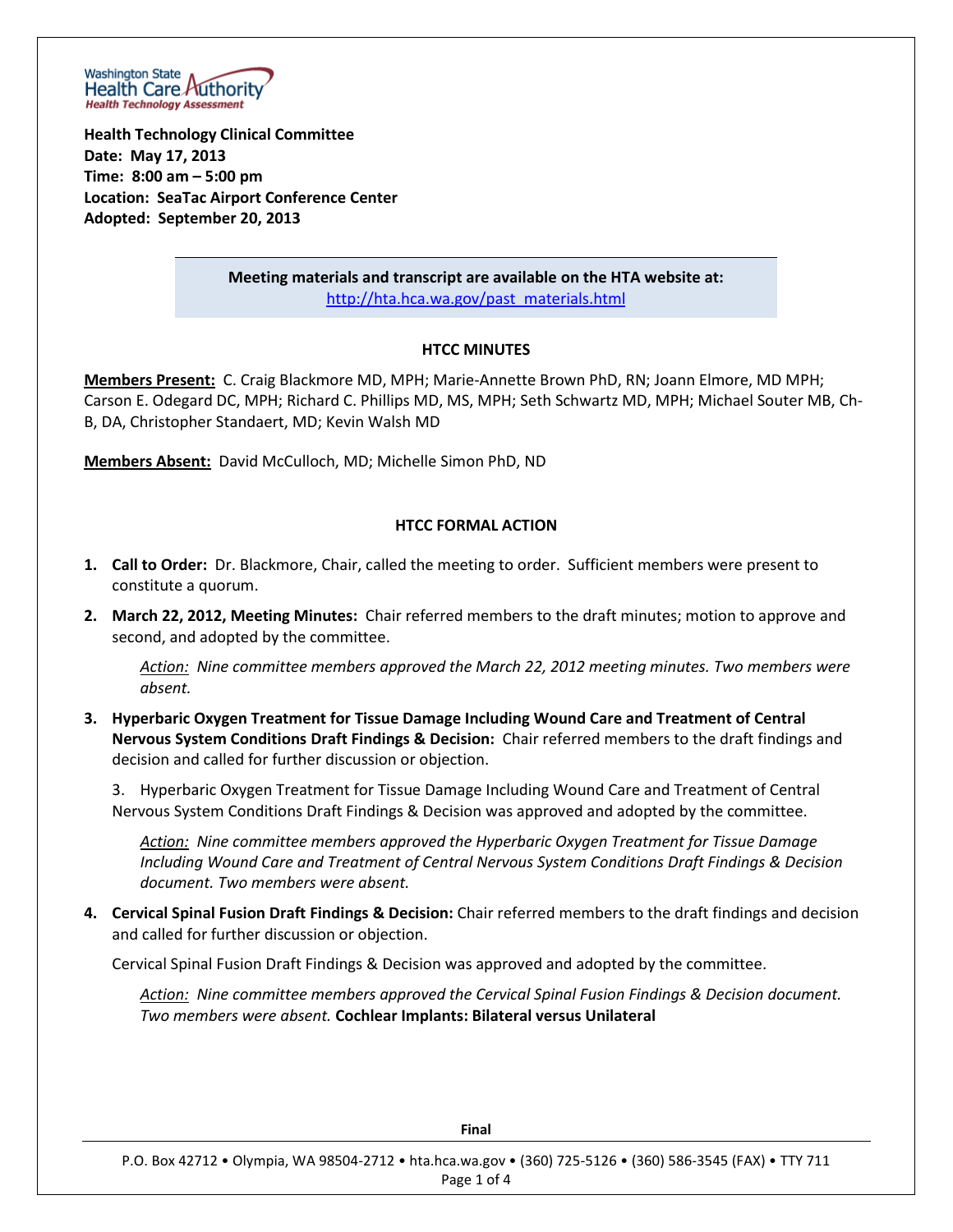# **Scheduled and Open Public Comments:**

The Chair called for public comments. Four individuals had scheduled time for public comments:

- Douglas Backous, MD, Swedish Medical Center
- Stacy Watson, MS, CCC-A, Swedish Medical Group
- John K Niparko, MD Chair, American Cochlear Implant Alliance, Tiber Albert Professor Chair, Otolaryngology-Head & Neck Surgery, University of Southern California
- Kathy Sie, MD, Seattle Children's Hospital

Presentation materials and conflict of interest forms are available with May 17 [meeting materials.](http://www.hta.hca.wa.gov/past_materials.html) No open public comments were presented.

### **Agency Utilization and Outcomes:**

Kerilyn Nobuhara MD, MHA, Senior Medical Consultant, Health Care Authority, presented the state agency utilization rates for Cochlear Implants: Bilateral versus Unilateral to the committee. The full presentation is published wit[h May 17 meeting materials.](http://www.hta.hca.wa.gov/past_materials.html)

# **Vendor Report and HTCC Q & A:**

The Chair introduced the clinical expert, Jay Rubinstein, MD, PhD, Virginia Merrill Bloedel Professor and Director, Virginia Merrill Bloedel Hearing Research Center, University of Washington

Teresa Rogstad, MPH of Hayes, Inc, presented the evidence review addressing Cochlear Implants. The full presentation is published wit[h May 17 meeting materials.](http://www.hta.hca.wa.gov/past_materials.html)

### **Committee Discussion and Decision:**

The HTCC reviewed and considered the Cochlear Implants technology assessment report and information provided by the state agencies. They also heard comments from the evidence reviewer, the clinical expert, the public, and agency medical directors. The committee considered all the evidence and gave greatest weight to the evidence it determined, based on objective factors, to be the most valid and reliable.

| <b>HTCC Committee Coverage Determination Vote</b> |                       |                                   |                                                   |  |
|---------------------------------------------------|-----------------------|-----------------------------------|---------------------------------------------------|--|
|                                                   | <b>Not</b><br>Covered | Covered<br><b>Unconditionally</b> | <b>Covered Under</b><br><b>Certain Conditions</b> |  |
| Cochlear Implants: Bilateral versus Unilateral    | 0                     |                                   | a                                                 |  |

 *Discussion:* The Chair called for discussion of conditions of coverage for Cochlear Implants following the majority voting for coverage under certain conditions. The following conditions were discussed and approved by a majority of the clinical committee:

*Limitations of Coverage:*

Bilateral Cochlear Implants are a covered benefit for patients:

- o Twelve months or older;
- o With bilateral, severe to profound sensorineural hearing loss;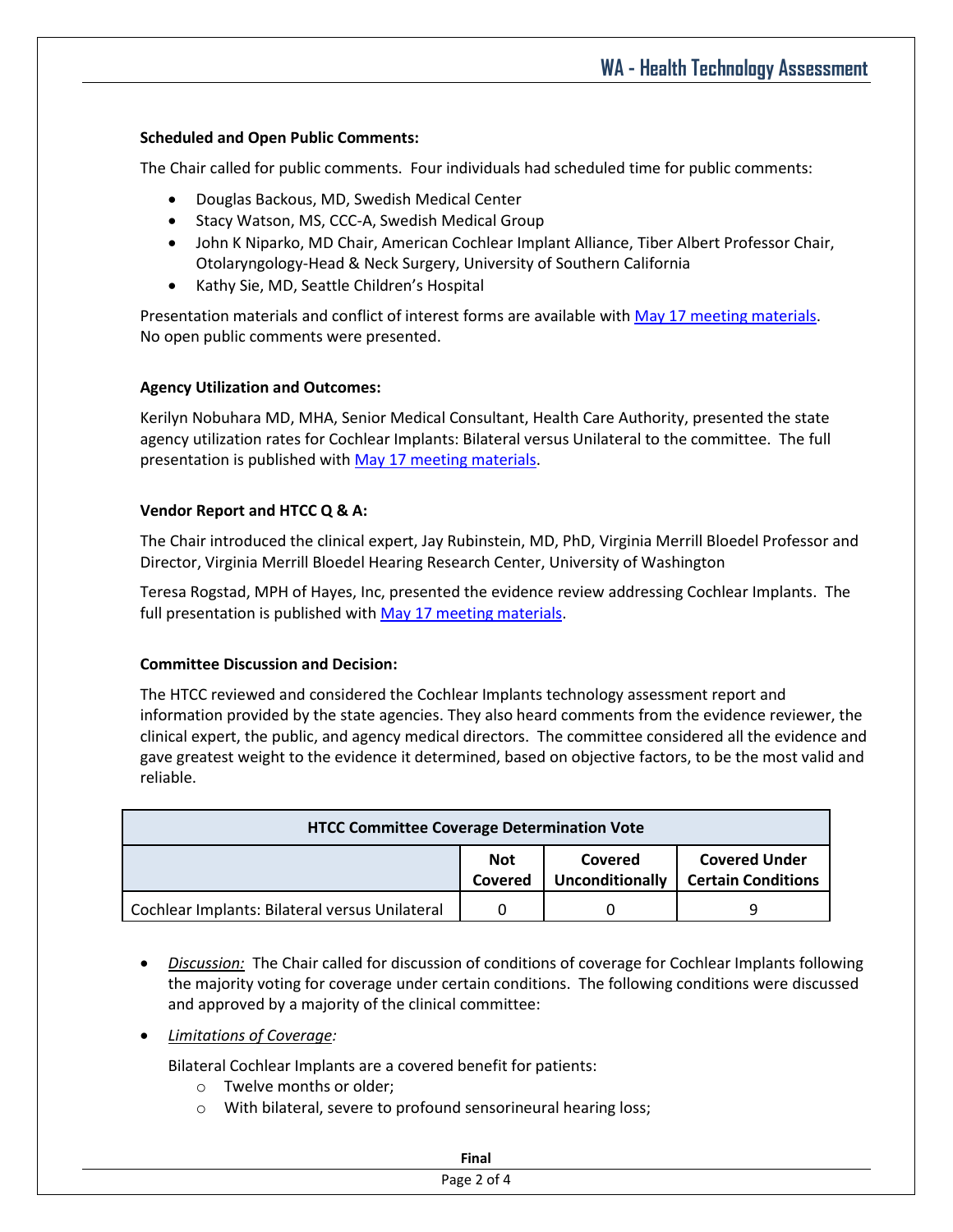- o Limited or no benefit from hearing aids;
- $\circ$  Cognitive ability and willingness to participate in an extensive auditory rehabilitation program
- $\circ$  Freedom from middle ear infection, an accessible cochlear lumen that is structurally suited to implantation, and freedom from lesions in the auditory nerve and acoustic areas of the central nervous system;
- o No other contraindications for surgery;
- o Device used in accordance with the FDA approved labeling.

Non-covered Indications: None.

The committee checked for availability of a Medicare decision. The Centers for Medicare & Medicaid Services (CMS) cover Cochlear Implants for the treatment of bilateral pre- or postlinguistic, sensorineural, moderate-to-profound hearing loss in individuals who demonstrate limited benefit from amplification. For conditions addressed by the CMS National Coverage Determination and the HTA review, the HTCC findings agree with the CMS policy.

Chair directed HTA staff to prepare a draft coverage determination document for the topic.

# **5.** Catheter Ablation Procedures for Supraventricular Tachyarrhythmia (SVTA)**:**

**Scheduled and Open Public Comments:** The Chair called for public comments. Two individuals scheduled time for public comments.

- Jeanne Poole, MD, Director, Electrophysiology Division of Cardiology, University of Washington
- Gerhard H. Muelheims, MD, FACC (Did not appear before the committee.)

One individual accompanied Dr Poole and provided open comments:

Mohan Viswanathan, MD, University of Washington

Presentation materials and conflict of interest forms are available with [May 17 meeting materials.](http://www.hta.hca.wa.gov/past_materials.html)

### **Agency Utilization and Outcomes:**

G. Steven Hammond, PhD, MD, MHA, Medical Director, Department of Corrections, presented the state agency utilization rates for Catheter Ablation Procedures for SVTA to the committee. The full presentation is published wit[h May 17 meeting materials.](http://www.hta.hca.wa.gov/past_materials.html)

### **Vendor Report and HTCC Q & A:**

The Chair introduced the clinical expert, Ramakota Reddy, MD, Electrophysiologist, Oregon Cardiology.

Robin Hashimoto, PhD, of Spectrum Research, Inc., presented the evidence review addressing Catheter Ablation Procedures for SVTA. The full presentation is published with [May 17 meeting materials.](http://www.hta.hca.wa.gov/past_materials.html)

### **Committee Discussion and Decision**

The HTCC reviewed and considered the Catheter Ablation Procedures for SVTA technology assessment report and information provided by the state agencies. They also heard comments from the evidence reviewer, the clinical expert, the public, and agency medical directors. The committee considered all the

| Final       |  |
|-------------|--|
| Page 3 of 4 |  |